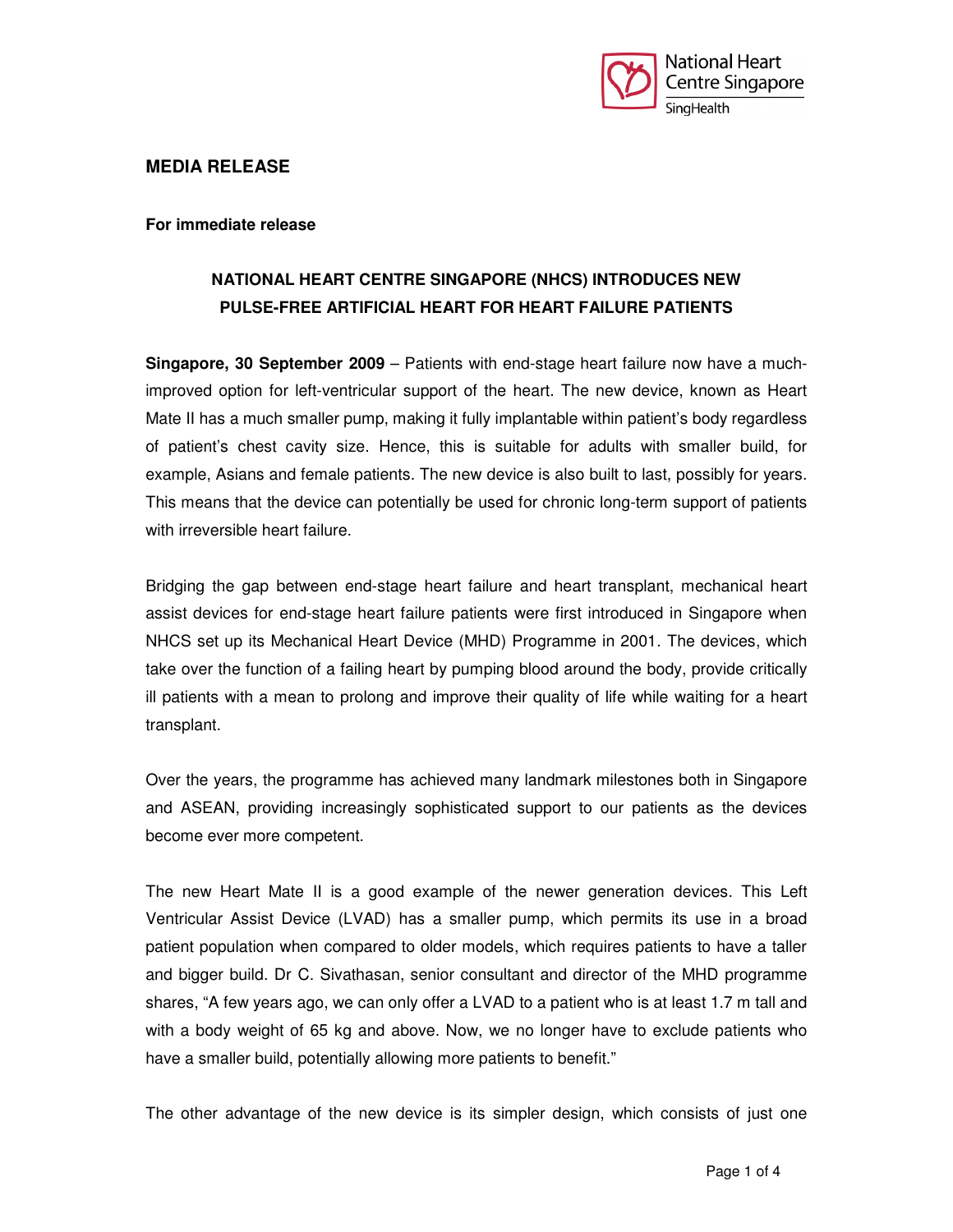

rotating pump keeping a continuous blood flow in the body. Fewer moving parts translate to a more durable device and lower chances of mechanical damage of blood cells and components, known as shear damage. Continuous flow pumps are also much quieter when compared to the older pulse pumps mimicking the heart's natural pulse rhythms.

According to Dr Sivathasan, this heralds the beginning of more permanent devices, which can provide chronic long-term support for patients with irreversible heart failures. "In Europe, one of this device has been supporting a patient continuously for four years now and counting. Very soon, we may have a device that can provide an even longer period of support with fewer side effects. Such a device will eventually reduce the demands for heart transplants."

#### **Research and Development in MHD**

Research and development is an essential part of advances in the MHD world. Experts in this field, engineers, scientists and clinicians, gather yearly to share the latest developments under the umbrella of the International Society for Rotary Blood Pumps (ISRBP). The 17th conference this year will be hosted by NHCS in Singapore for the first time. Dr Sivathasan, who is also the President of the Congress, says, "Being able to host this conference in Singapore means that our skills and expertise in MHD here is maturing and this is recognised internationally. We hope to continue to further our work and benefit more patients in Singapore and the region."

In Singapore, heart failure is the most common cardiac cause of hospitalisation, accounting for 17 per cent of all cardiac admissions. This translates to about 5,000 admissions a year. NHCS, as the national tertiary cardiac centre receives an average referral of 30 cases of end-stage heart failure patients every year, with about 20 per cent needing device support and/or heart transplant.

\_\_\_\_\_\_\_\_\_\_\_\_\_\_\_\_\_\_\_\_\_\_\_\_\_\_\_\_\_\_\_\_\_\_\_\_\_\_\_\_\_\_\_\_\_\_\_\_\_\_\_\_\_\_\_\_\_\_\_\_\_\_\_\_\_\_\_\_\_\_\_\_\_

#### **Media Contact**

Ms Teo Hwee Leng Corporate Development National Heart Centre Singapore Tel: 6236 7415 Email: teo.hwee.leng@nhc.com.sg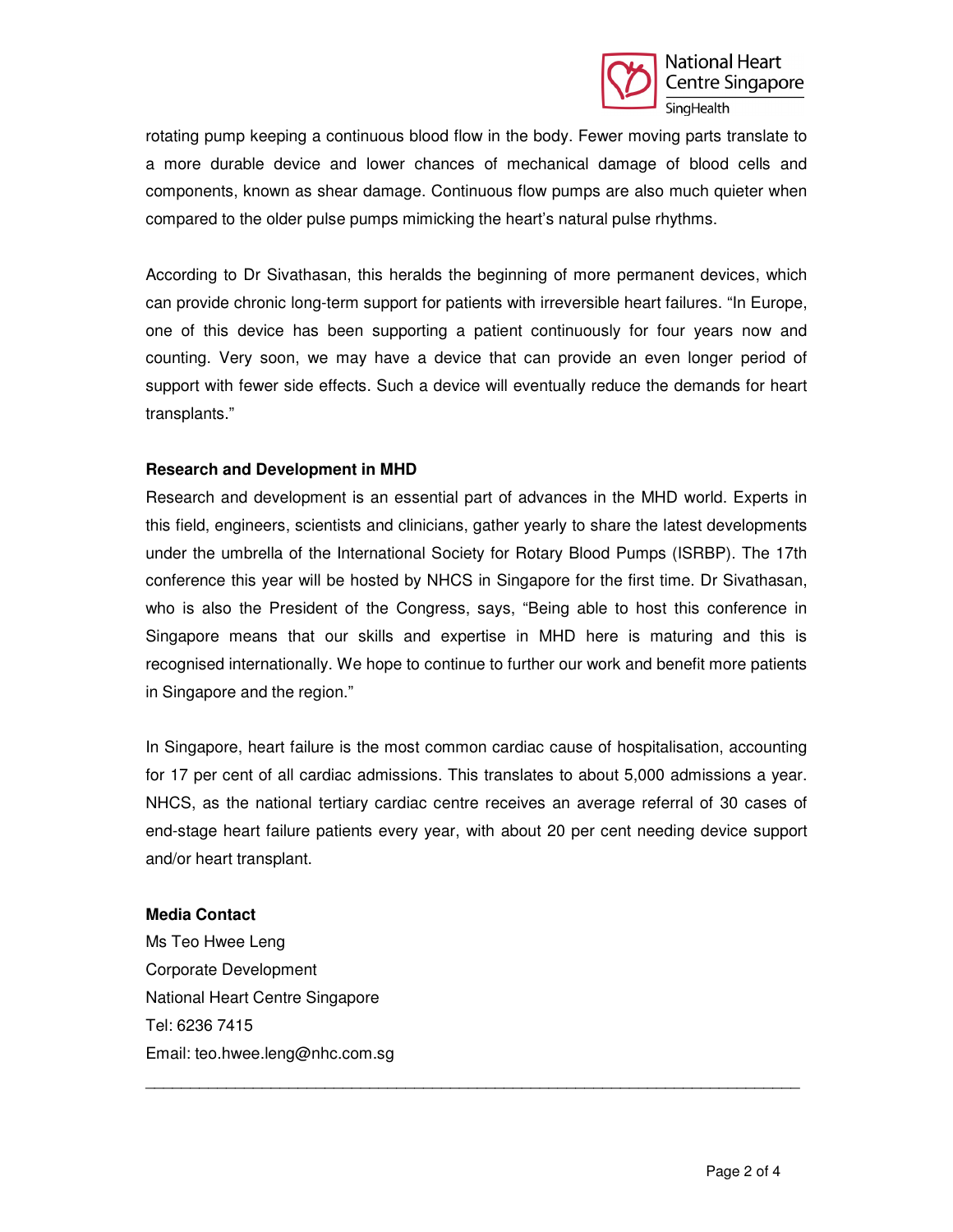

### **About the National Heart Centre Singapore**

The National Heart Centre Singapore (新加坡国家心脏中心) is a 185-bed national and regional referral centre for cardiovascular diseases. A one-stop facility with the largest heart specialists group in Singapore, NHCS treats complex cases and sees the highest volume of heart patients locally.

Each year, the centre handles around 100,000 outpatient consultations, 6,000 interventional and surgical procedures and 9,800 inpatients. Its outcomes for heart attack treatment, balloon angioplasty with stenting and coronary bypass surgery have been shown to be equivalent to international standards.

NHCS is the first heart centre outside USA and in Asia to receive the prestigious Joint Commission International (JCI) since 2005, which is an assurance for safe and quality patient care for the patients.

## **About 17th Congress of the International Society for Rotary Blood Pumps (ISRBP)**

The annual congress of the International Society for Rotary Blood Pumps (ISRBP) will be held in Singapore for the first time on **1st to 3rd October 2009** at the Furama Waterfront Hotel. Hosted by the National Heart Centre Singapore (NHCS), this also marks the first time the congress is coming to Southeast Asia.

This congress, previously held in Europe, USA, Japan and Sydney, Australia, will see expert engineers, scientists and clinicians from all over the world coming together to exchange ideas and information on the research and development of advanced cardiac support devices. This is in line with the society's vision of "contribution of engineering challenges together with medical and clinical science to solve practical medical problems and to develop next-generation technologies of rotary blood pumps."

#### **About Heart-Mate II**

The HeartMate II is a mechanical circulatory support device intended for a broad range of advanced-stage heart failure patients. An axial flow device, the HeartMate II can pump up to 10 liters of blood per minute, the full output of a healthy heart, and is designed to provide long-term cardiac support. The device is implanted alongside a patient's native heart and takes over the pumping ability of the weakened heart's left